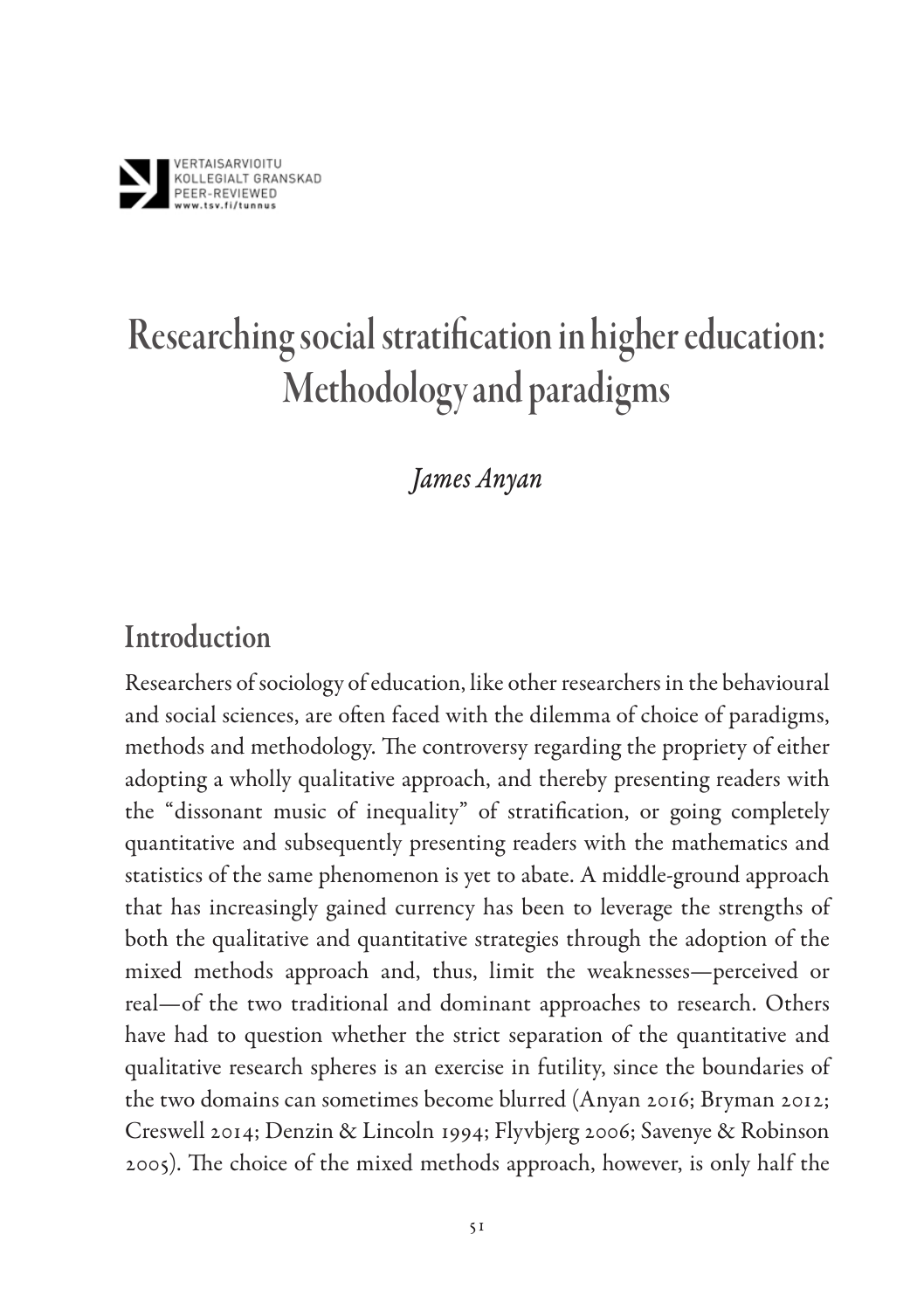battle; the researcher is then confronted with the adoption of an "appropriate" paradigm(s) to give some grounding to their methodological choices. It is also often the case that the researcher's beliefs tend to dictate the methodological pace. Either way, thoughts and considerations would have to be given to both the methodology and paradigms in the research process.

This chapter does not set out to join the qualitative–quantitative rift. I shall rather devote this space to highlight the evolution of the mixed methods approach and its use in higher education research. The discussion further extends to pragmatism and the transformative research paradigms, their association with the mixed methods approach as well as some of the challenges accompanying their adoption and use.

# Mixed methods

The mixed methods research strategy, otherwise known as *multimethod* or *mixed methodology*, emerged in the late 1980s and early 1990s as a "third force", complementing the two traditional approaches (qualitative and quantitative) with its use and spanning fields like sociology, education, management, evaluation and health sciences. The works of Tashakkori and Teddlie (2003; 2010)—*Handbook of Mixed Methods in the Social and Behavioural Sciences* sought to offer a more comprehensive overview of this research strategy. Its paths can further be traced to the emergence of a number of journals such as the *Journal of Mixed Methods Research*, *International Journal of Multiple Research Approaches* and *Fields Methods* (Creswell 2014; Hall 2013). Morgan (1998), however, traces the origin of mixed methods to the late 1950s and mid-1960s and credits Donald Campbell and the works of his colleagues on unobtrusive measures as pioneering this research strategy. The term *mixed methods* is generally used to refer to research that has elements of both the qualitative and quantitative research strategies. The mixing of both quantitative and qualitative data, supposedly, is geared towards achieving a "stronger understanding of the problem" or question than either of the traditional strategies could provide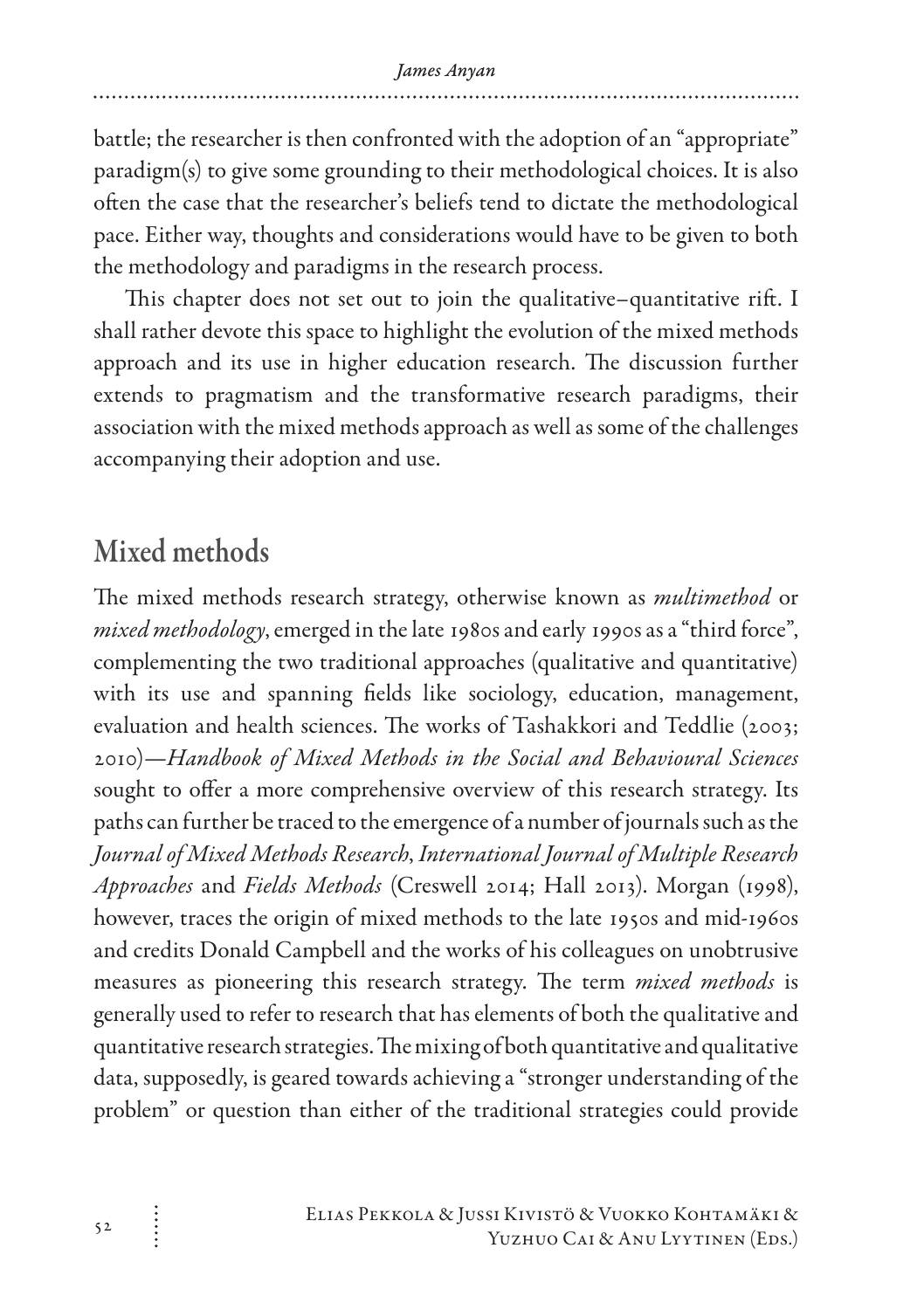(Creswell 2014, 215; Bryman 2012). However, Sandelowski (2003) believes that it is merely a methodological fashion.

Creswell (2014) has identified three different rationales and values for the adoption of the mixed methods approach. When researchers choose mixed methods by virtue of being able to draw on the strengths of both the quantitative and qualitative approaches, while minimising their limitations, they are operating on what he calls the *general level*; that is to say, the primary reason for adopting the mixed methods approach are the perceived greater strengths and fewer limitations resulting from the combination of the two traditional approaches, as opposed to the use of either a wholly qualitative or quantitative approach. Those who adopt it on the grounds of access to both kinds of data, as well as being able to bring some elements of sophistication and complexity to appeal to enthusiasts of new research procedures, are operating at the *practical level*. A *procedural level* user would argue that the use of the mixed methods approach brings a more comprehensive understanding to the research problem by facilitating a comparison of different perspectives from the data, the interpretation of the quantitative data with the qualitative, among others.

A number of scholars have identified different ways of classifying and designing studies that adopt the mixed methods research strategy. Morgan (1998) observes that the combination of both quantitative and qualitative research designs has been done such that there are some elements of complementarity and division of labour for each of the strategies. These have been achieved through the making of two primary decisions: (1) a *priority decision*, which pairs the principal method with a subordinating one, and (2) a *sequence decision*, which determines whether the subordinating method precedes or succeeds the principal. To illustrate Morgan's (1998) proposition, if a researcher decides to carry out a survey of students with disabilities in a given higher education system, and he or she decides to interview a few students to inform what goes into the survey design, it is obvious that the quantitative approach has been chosen as the principal method in the priority decision. Since the interview comes first, it is then given the highest weighting as far as the sequence decision is concerned.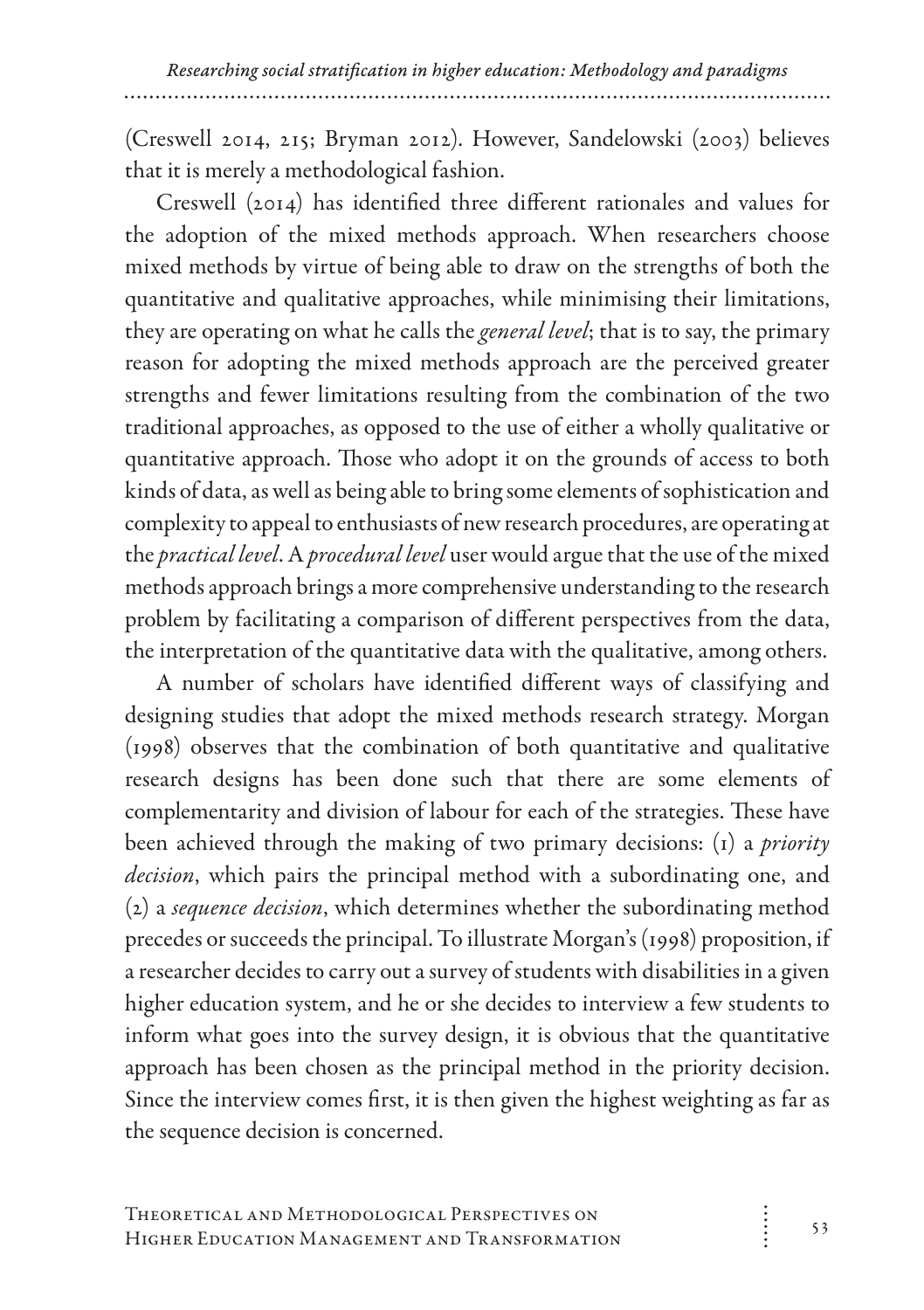For Bryman (2012), the purposes of the study should guide the design to be adopted. He spells out 18 different ways of combining quantitative and qualitative data, including: (1) *triangulation*—when seeking a mutual corroboration of findings; (2) *offset*—to leverage the strengths and limit the weaknesses of both the quantitative and qualitative approaches; (3) *completeness*—the notion that combining qualitative and quantitative research would result in a more comprehensive enquiry; (4) *process*—when the assumption is that quantitative research would cater to the structures of social life while the qualitative would give a sense of the process; (5) *different research questions*—when the assumption is that each of the research questions is best suited to either a quantitative or qualitative research and (6) *explanation* when one of the two approaches is expected to explain the results generated by the other. He adds that mixed methods could also be used on the grounds of *instrument development, sampling, credibility, illustration, diversity of views*, among others.

Creswell (2014) has also set out two broad categories for the design of mixed methods research—basic and advanced. The basic mixed methods design comprises the *convergent parallel*, *explanatory sequential* and *exploratory sequential*. As the names suggest, the *convergent parallel* is adopted when the goal is to merge data from both the quantitative and qualitative to show the extent of convergence or divergence, and with the view to achieving a comparison of the perspectives from both sets of data. The *explanatory sequential* seeks an in-depth understanding and an illumination of the results from the quantitative data. Put simply, the qualitative data is used to explain the quantitative results. When the development of better instruments for measurement is the goal, the *exploratory sequential* comes in handy. As regards the advanced mixed methods design, Creswell (2014) further identifies the *embedded*, *transformative* and *multiphase* designs. The *embedded* design is used to gain an understanding of the views of participants, for example, for an experimental intervention, while the *transformative* is used in situations in which the needs of a marginalised group in society need to be understood in the pursuit of an agenda for reform and action. The *multiphase* design would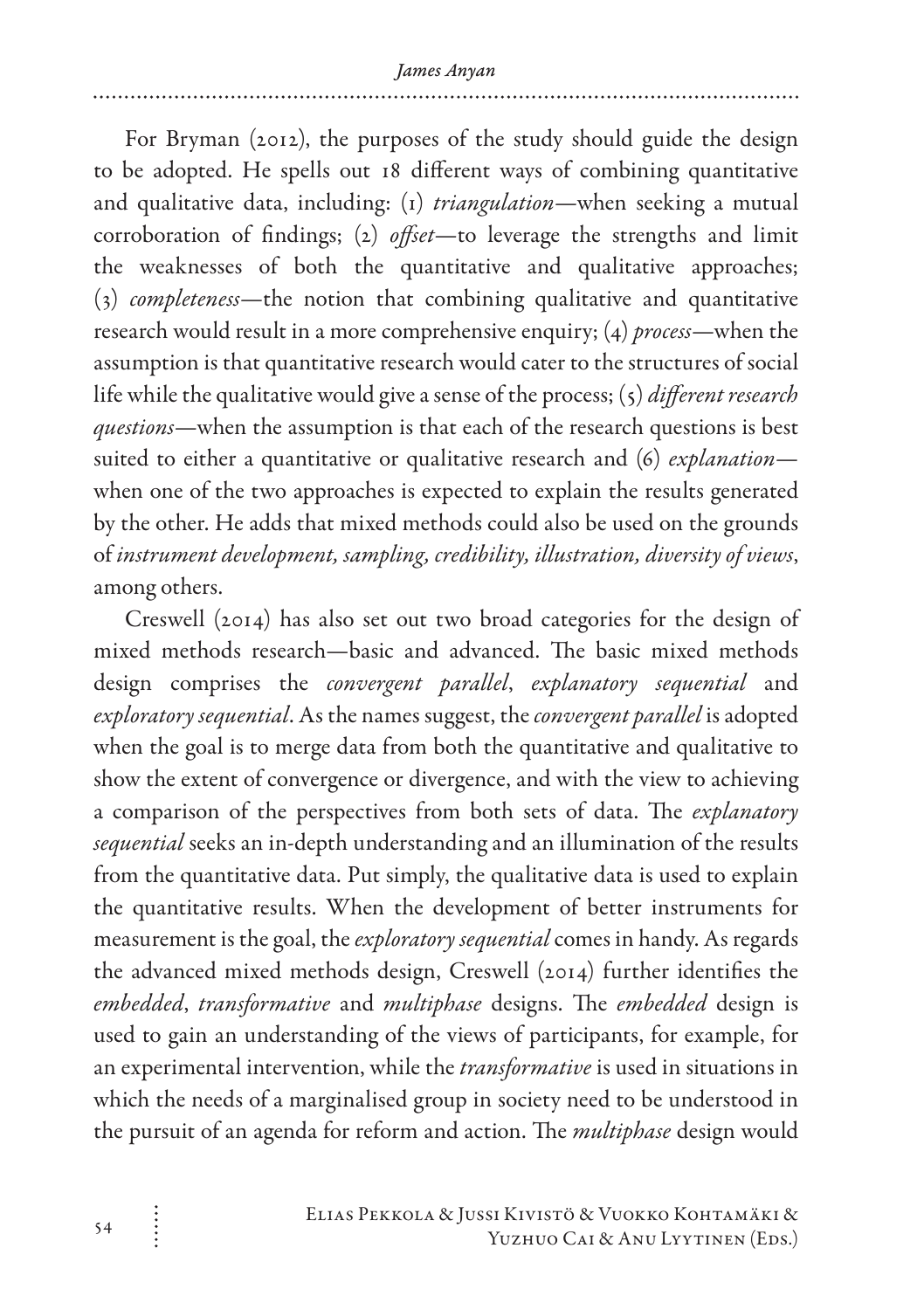be more suitable in situations in which formative and summative evaluations are needed for a particular intervention programme.

A closer look at the classifications of the mixed methods designs, as spelt out by the three authors (Bryman 2012; Creswell 2014; Morgan 1998) indicates that they share practically the same characteristics. The main differences, as far as I can see, are nomenclatural.

# Paradigms

The adoption of a particular method or methodology for a research enquiry would satisfy just one component of the research process. Researchers need to be clear and explicit about the paradigm(s) or philosophical assumptions underpinning their research, since they tend to drive the data gathering, analysis and interpretation. Bryman (1988) defines a paradigm as "a cluster of beliefs and dictates which for scientists in a particular discipline influence what should be studied, how research should be done, [and] how results should be interpreted" (p. 4). Conversely, Guba (1990) sees it simply as "a set of beliefs that guide action" (as cited in Creswell 2014, 6). A paradigm is otherwise known as a *worldview* (Creswell & Plano Clark 2007; Teddlie & Tashakkori 2009), *epistemologies* and *ontologies* (Crotty 1998) and a *mental model* (Greene 2007), to mention a few. In the literature, four types of paradigms can generally be found: *positivism*, *constructionism*, *transformative* and *pragmatism* (Creswell 2014; Hall 2013). Some authors reason that since positivism and post-positivism are more suitable to quantitative research and constructionism (social constructivism) to qualitative research, mixed methods researchers would be better served by going with the transformative and pragmatist paradigms (Creswell 2014; Hall 2013).

Hall (2013) argues that mixed methods researchers are faced with three options in their quest for an appropriate paradigm(s) to underpin their research. They can either adopt an *a-paradigmatic stance or a single or multiple paradigmatic stance*. He rebuffs the proposition for the adoption of an a-paradigmatic stance to research, as proposed by Patton (1990), for example,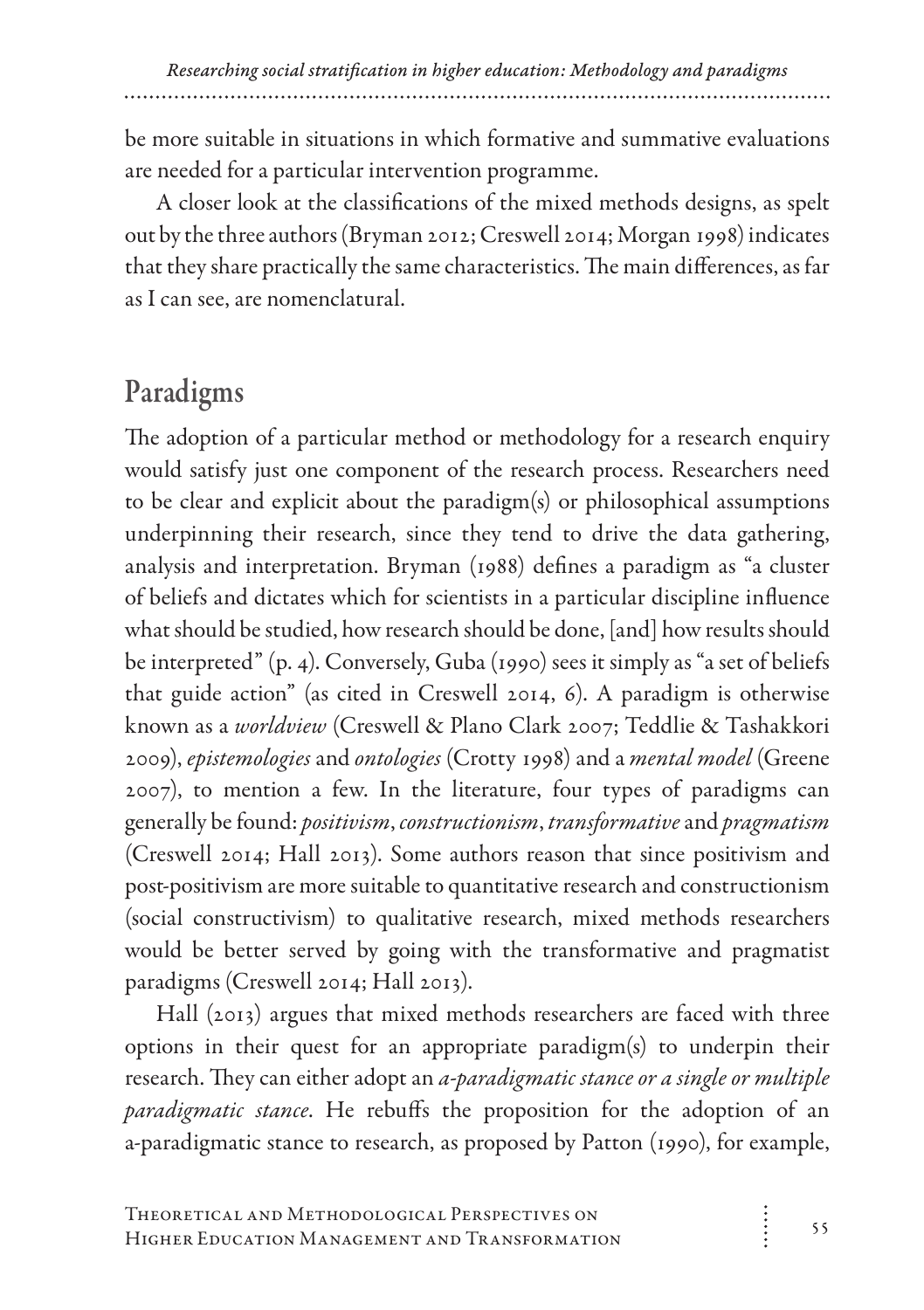which encourages researchers to sidestep the issue of paradigm by ignoring it altogether. He contests that research can be paradigm-free and that the fact that researchers do not explicitly state the paradigm(s) underpinning their research does not mean they do not implicitly have one. "Epistemology and methodology are related in that the epistemological position adopted constrains the type of data considered to be worth collecting and in the way that data is to be interpreted" (p. 75). Regarding the multiple paradigmatic stance, Hall (2013) opines that since proponents do not state which of the paradigms should be mixed and how this should be done, it makes its adoption problematic. For him, mixed methods researchers would find that the use of a single paradigm would be the best fit, stating the transformative and the pragmatic as the most suitable.

#### *Pragmatism*

As the name suggests, the pragmatic paradigm adopts a "what works" approach to research enquiry, with a view to finding solutions to the research problem at hand, using all the means and approaches available, without focusing on any particular research method (Anyan 2016; Creswell 2014; Patton 1990; Rossman & Wilson 1985). The counter argument against the "what works" approach is that it is difficult to predict what works until the research is completed and the findings have been interpreted (Hall 2013). The key tenets of this paradigm include: (1) non-committal to any particular paradigm or system of reality; (2) the intended consequences of the research determines what should be researched and how; (3) freedom to choose research techniques, methods and procedures; (4) researchers consider all the different approaches at their disposal for data gathering and analysis, without due regard to the quantitative–qualitative divide; and  $(5)$  the research contexts may be political, social or historical (Cherryholmes 1992; Creswell 2014; Morgan 2007). As far as the case of mixed methods researchers goes, Creswell (2014) believes that "pragmatism opens the door to multiple methods, different worldviews, and different assumptions, as well as different forms of data collection and analysis" (p. 11). Bergman (2008, 14) criticises pragmatism for being "vague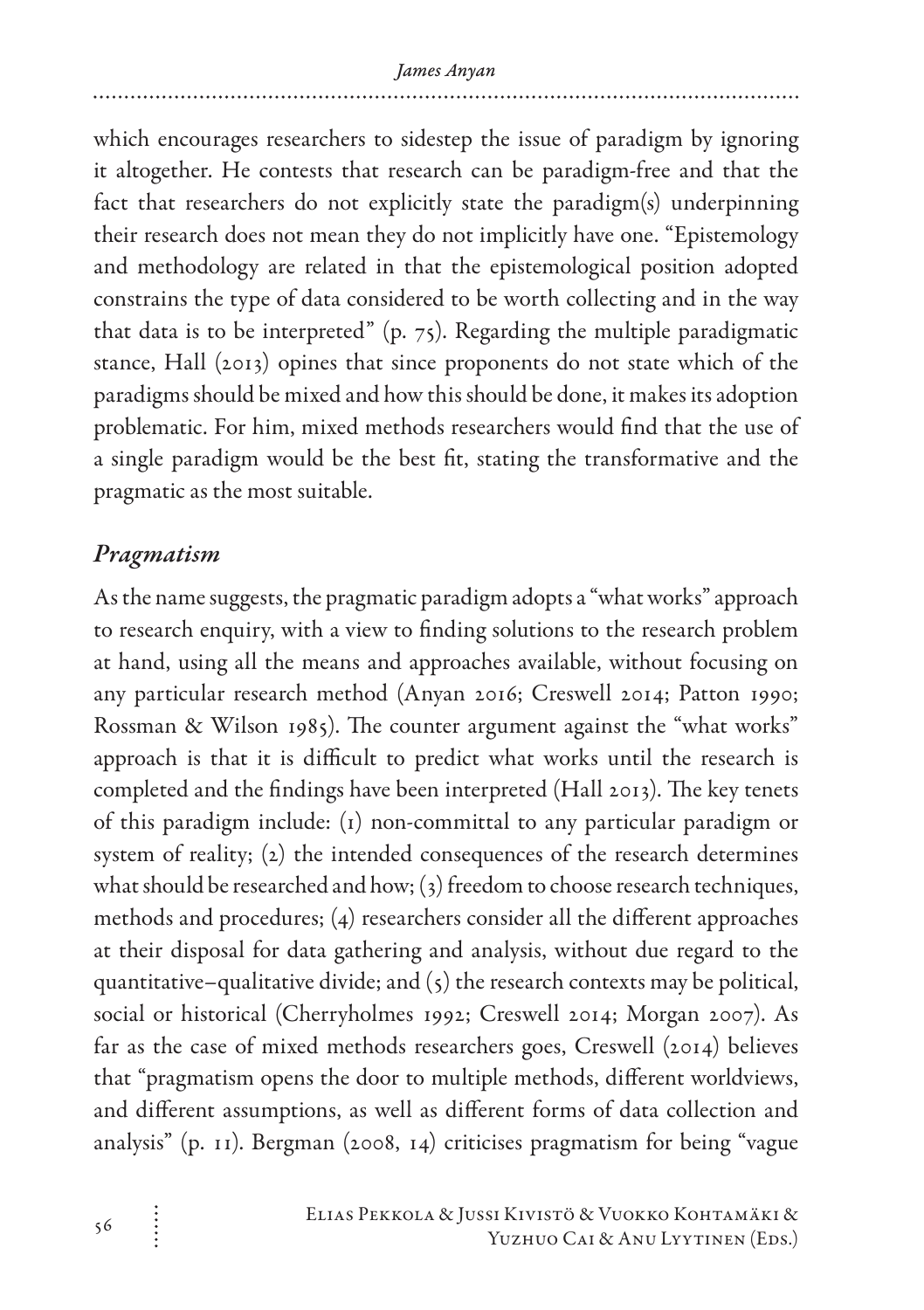and methodologically unsatisfactory", since it does not take into account the difficulties one might encounter in combining both the qualitative and quantitative approaches to research.

### *Transformative*

According to Mertens (2010), the transformative paradigm functions as an "umbrella for research theories and approaches that place priority on social justice and human rights" (p. 473). It is relevant for researching issues of discrimination and oppression in all its appearances, including ethnicity, race, gender, poverty, disability, immigrant status and the "multitude of other characteristics that are associated with less access to social justice" (p. 474). Its application can be extended to studies that examine the power structures that perpetuate social inequities (Anyan 2016; Mertens 2010). The transformative paradigm was previously referred to as *emancipatory* (Cohen et al. 2005; Mertens 2009), but Mertens (2009) renamed it as *transformative*, seemingly stressing that with the research being conducted, the researcher has an agentic role in the transformation of society, not merely seeking emancipation for others—the oppressed and powerless (Anyan 2016).

The transformative paradigm is claimed to have emerged in response to that of the constructivist, which is critiqued for its weak advocacy in regard to championing an agenda that will transform the plight of the underprivileged in society, despite its strength in seeking to understand the research problem from the viewpoints of participants (Anyan 2016; Creswell 2014; Mertens 2010). Transformative research "provides a voice for [the] participants, raising their consciousness or advancing an agenda for change to improve their lives" (Creswell 2014, 10). This paradigm can be integrated with theoretical perspectives such as feminism, queer theory, disability theory and critical theory. The focus of the transformative paradigm on issues of social justice and marginalisation is rather deprecated as giving it a narrow focus in regard to its applicability in social scientific research (Hall 2013), with Tashakkori and Teddlie (2003) going as far as relegating it to "the purpose of a research project" (p. 860) instead of seeing it as a research paradigm. Be that as it may,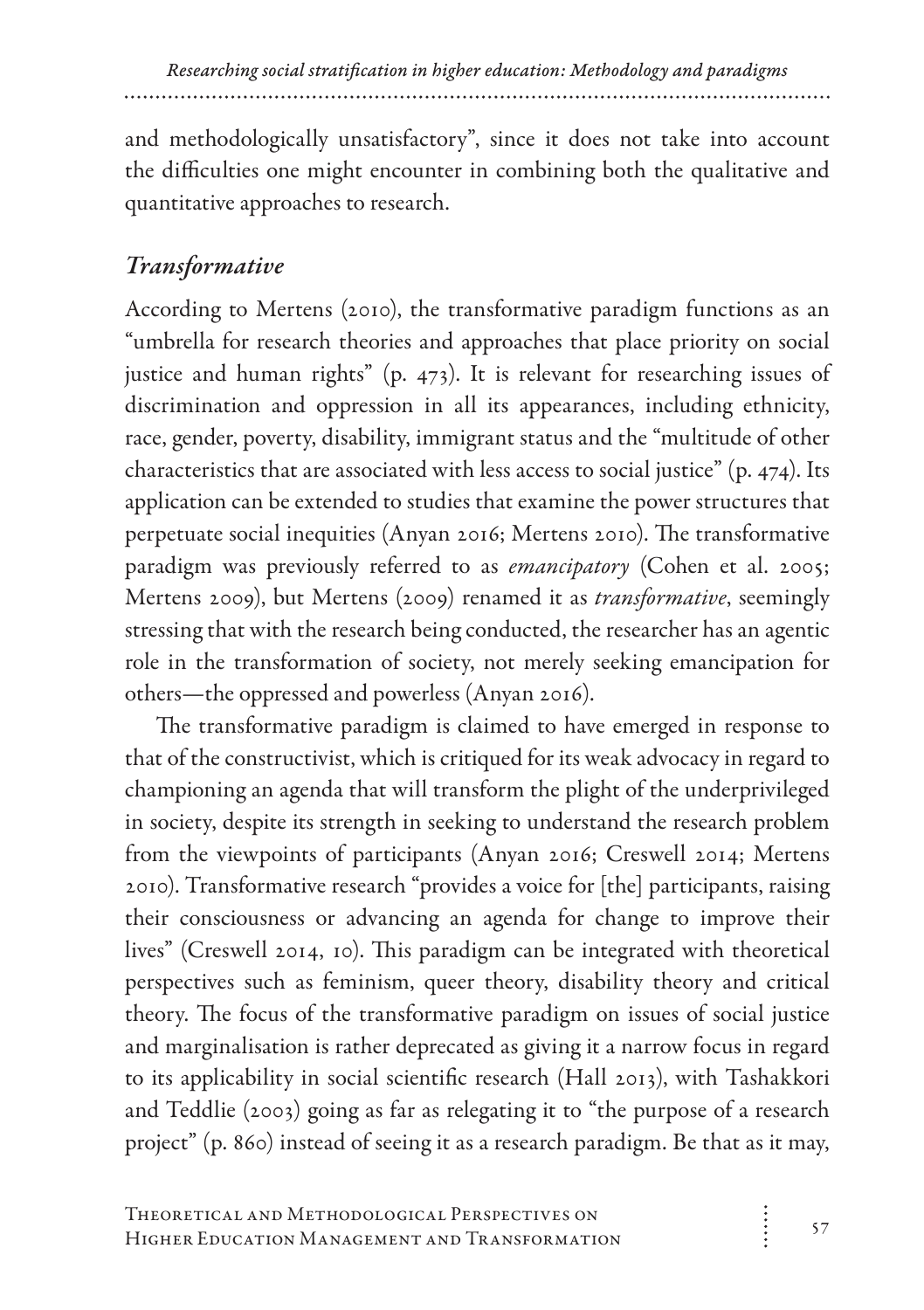to sociologists of higher education, it is a force to reckon with, and the issue of its wider applicability in the social sciences should be a matter of secondary importance.

# Mixed methods, pragmatism and the transformative paradigms in higher education research

The number of studies on stratification in higher education that have employed mixed methods, including an explicit statement of the paradigm underpinning the research, are quite few. Readers are often left to infer the genre of the research. Berg's (2010) *Low-Income Students and the Perpetuation of Inequality: Higher Education in America* employed both qualitative and quantitative data by using national data on family income and education, interviews with college students and faculty as well as classroom observation in order that "the reader is provided with both a comprehensive review of the literature and statistics, but also vivid stories coming from interviews with low-income students" (p. 5). He does not, however, explicitly state that a mixed methods strategy was employed for the study. It is obvious from the data gathered and the intent for doing so that the study was underpinned by a pragmatic philosophy or worldview. From the outset, Berg (2010) identifies with the very community he was researching by telling his own story of marginalisation. "This is a book of real life stories and I feel obliged to tell mine…I did have a college experience colored by my social position" (pp. xiii, xiv). By forthrightly telling his own story, Berg (2010) was indirectly communicating to the reader the possible biases with which he pursued the study. His work further intersected issues of race, class and gender. Clearly, this work also bears the marks of the transformative paradigm discussed earlier. This argument is strengthened by the fact that the author presents an agenda for change in his concluding remarks:

*The passionate efforts of many in the education community alone cannot change the basic unfairness of our society. We must do better. The fate of those students presented in this book, and those like them to come, as well as that of our society as a whole, rest upon our actions*. (p. 167)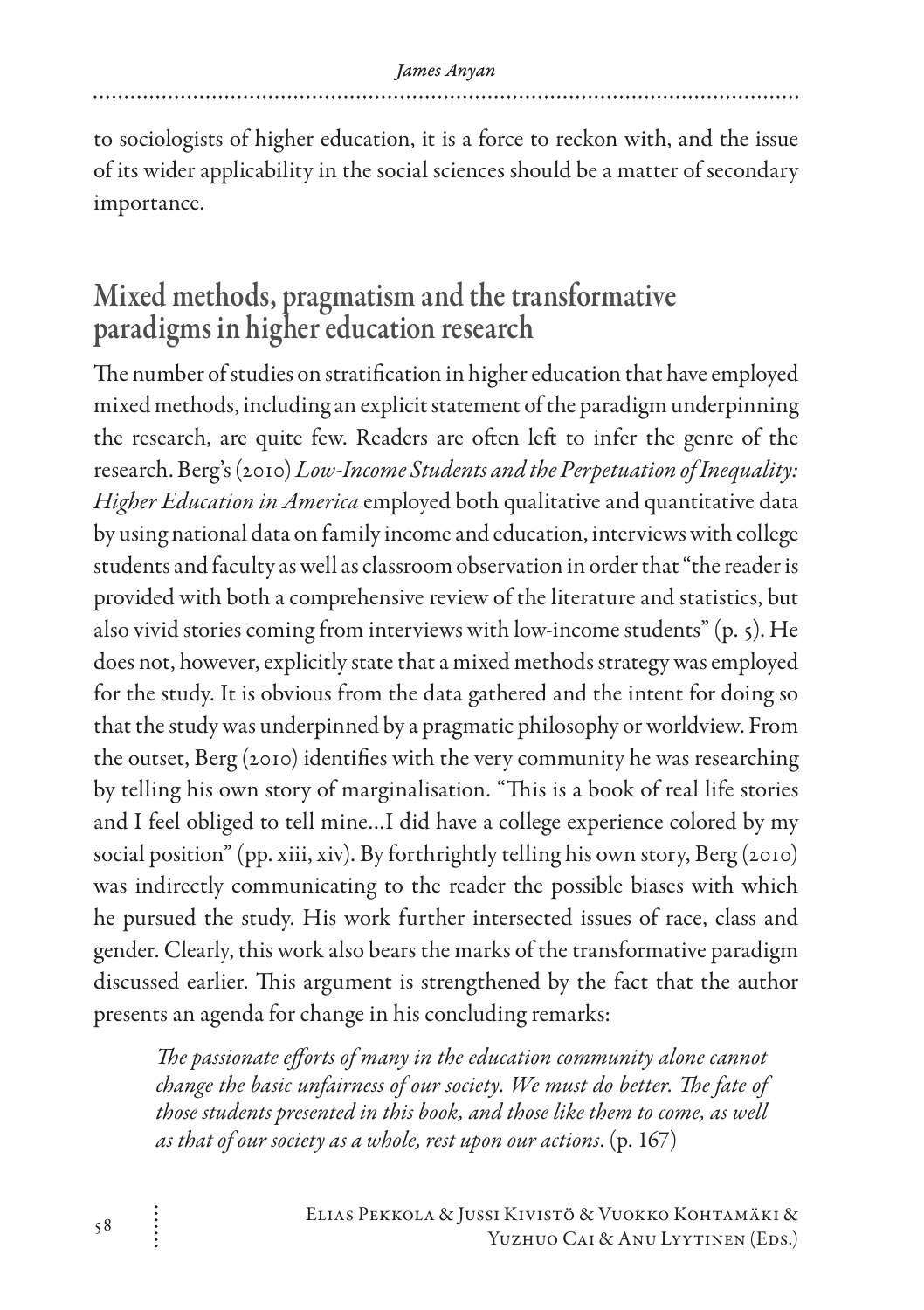Good's (2015) *Improving Student Learning in Higher Education: A Mixed Methods Study* was pursued as an embedded mixed methods study, which neatly fits into Creswell's (2014) advanced mixed methods category. Good (2015) clearly states the paradigms underpinning the study. Her description of the paradigms mirrors what Hall (2013) calls the multiple paradigmatic stance:

*While my primary stance was pragmatic, I shifted worldviews during different phases of the study. Specifically, I approached the quantitative data analysis as a postpositivist, the qualitative analysis as a constructivist, and during the study's integration phase I applied my pragmatic worldview again. I intentionally shifted paradigms at different stages to be true to each method's philosophical underpinnings*. (Good 2015, 45)

The main research strategy for the study, which sought to evaluate the impact of a faculty development intervention programme (jmUDESIGN) on student learning, was identified as the quantitative strand, while the qualitative strand was used to understand the experiences of the faculty. Thus, in reference to Morgan's (1998) categorisation of mixed methods designs, the priority decision was assigned to the quantitative strand, with the qualitative playing a complementary role. As regards the purpose for the adoption of the mixed methods design, the elements of triangulation, completeness and explanation according to Bryman's (2012) classification, discussed earlier, are also visible.

*Persistent Elitism in Access to Higher Education in Ghana*, designed as a dual-case study, was pursued as a mixed methods research, and as far as the priority decision was concerned, greater weighting was given to the qualitative strand. However, for a more comprehensive understanding, quantitative data were gathered, analysed and interpreted concurrently with the semistructured interviews. The quantitative data served not only as a confirmation or disconfirmation of the arguments put forward by the participants (students, graduates, officials of higher education institutions and government), but also complemented and, in some cases, "supplemented" the qualitative data, as the case might be. Anyan's (2016) study further intersected five variables of stratification—gender, parental education, family income, geographical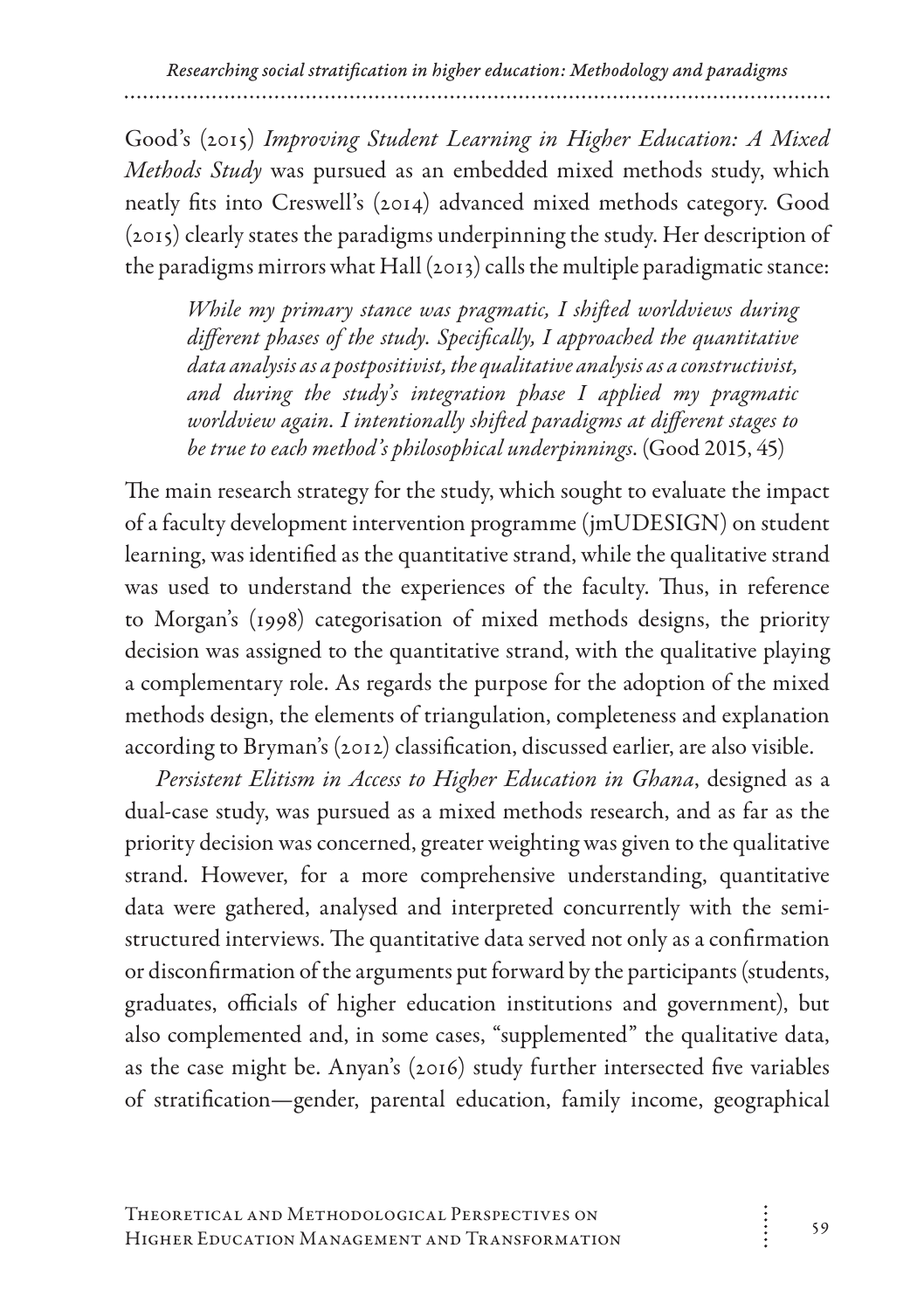location and disability—focusing primarily on the situation and experiences of students, particularly those at the margins of Ghanaian society.

Paradigm-wise, the study could best be described as employing a multiple paradigmatic stance. Elements of the constructivist, pragmatic and transformative paradigms could be seen. The difficulties associated with data collection in the research context primarily informed the pragmatic stance, in addition to the use of multiple conceptual frameworks; all available means were employed to understand the research problem. The following justification was offered for the adoption of the multiple paradigmatic stance:

*…the integration of both the constructivist and transformative paradigms (pragmatic) ensured that the participants, particularly the students at the margins, were not only given a voice and heard, but also an agenda to make the distribution of HE opportunities more equitable for the historically underserved but majority groups in the Ghanaian society, such as students from the rural areas and schools, those with disabilities and from very poor income groups was put forward*. (p. 74)

Further, the author's statement of bias and motivations for the pursuit of the research, as well as the presentation of recommendations based on the findings of the research, were deemed to reduce the stratification observed, making higher education in Ghana more equitable for disadvantaged students, which is indicative of the transformative paradigm.

Museus and Griffin (2011) lament the manner in which the use and overreliance on a unidimensional analysis for the study of individuals and groups in higher education tend to limit the understanding of such groups. In their work *Mapping the Margins in Higher Education: On the Promise of Intersectionality Frameworks in Research and Discourse*, they propose intersectionality research as a measure to counter such limitations, arguing that "[t]he failure of higher education researchers to make the intersections of social identities and groups more central in research and discourse limits the existing level of understanding of and progress in addressing equity issues in higher education" (p. 10). In addition to the benefits of intersectionality, the authors further allude to sociologists of higher education profiting from the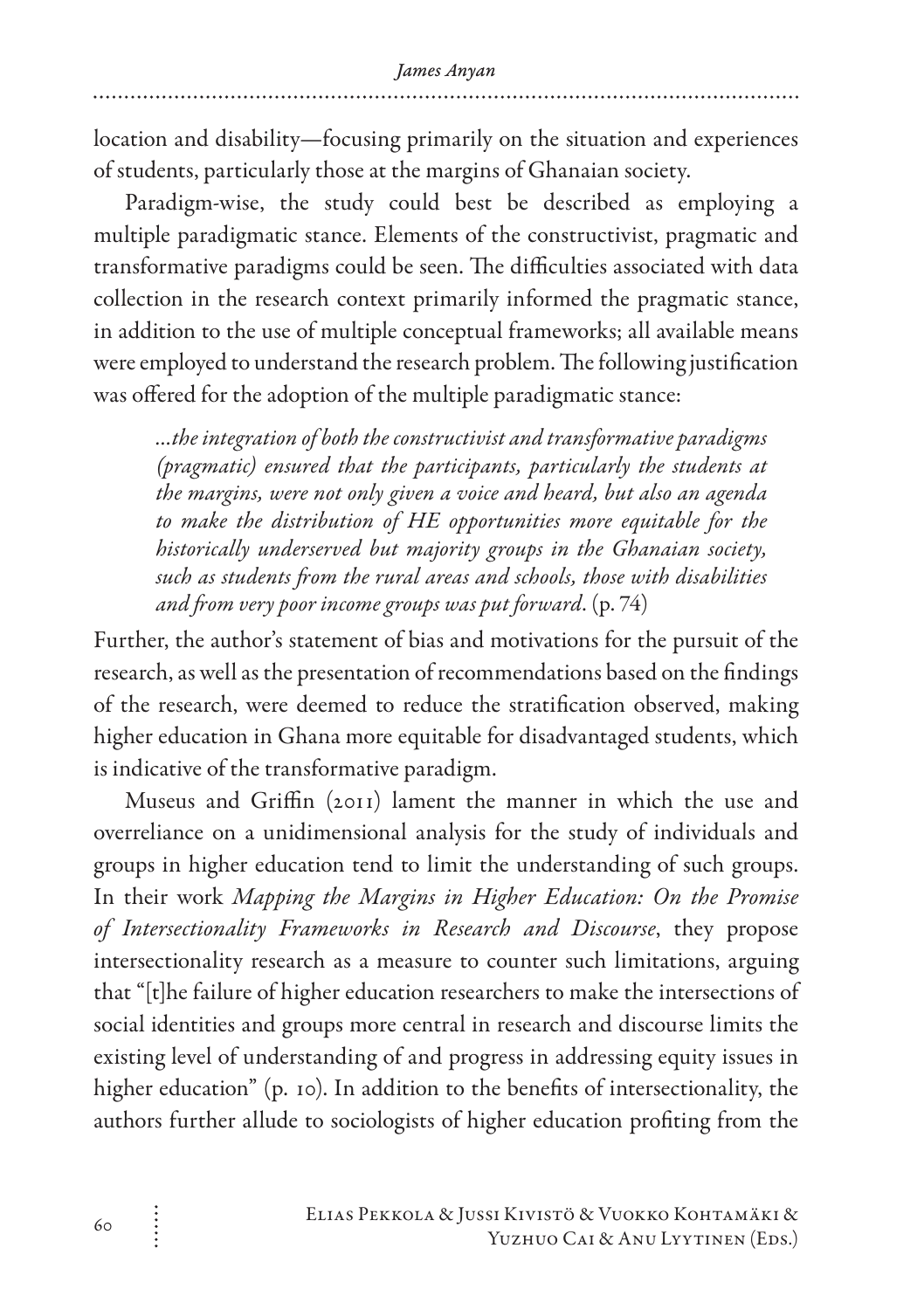"potential of mixed-methods research in better understanding how multiple identities shape the experiences and outcomes of populations in higher education" (Museus & Griffin 2011, 11).

# Conclusion

The mixed methods research strategy is yet to become commonplace in higher education research, due in part to it being a relatively novel approach compared to the traditional qualitative and quantitative research strategies. I forecast that its use will increase, particularly among those interested in the sociology of higher education, who pursue research that demands the intersection of different variables to gain a fuller picture and understanding of social phenomena. Like the two traditional strategies, it merits adding that the mixed methods approach has its own limitations, despite its obvious strengths. The researcher needs to be certain as to whether or not the research enquiry in question justifies the use of a mixed methods design. It should by no means be regarded a methodological "silver bullet". The paradigmatic orientation, the nature of the research problem and the research questions and objectives should serve as useful guides in the choice of a research strategy.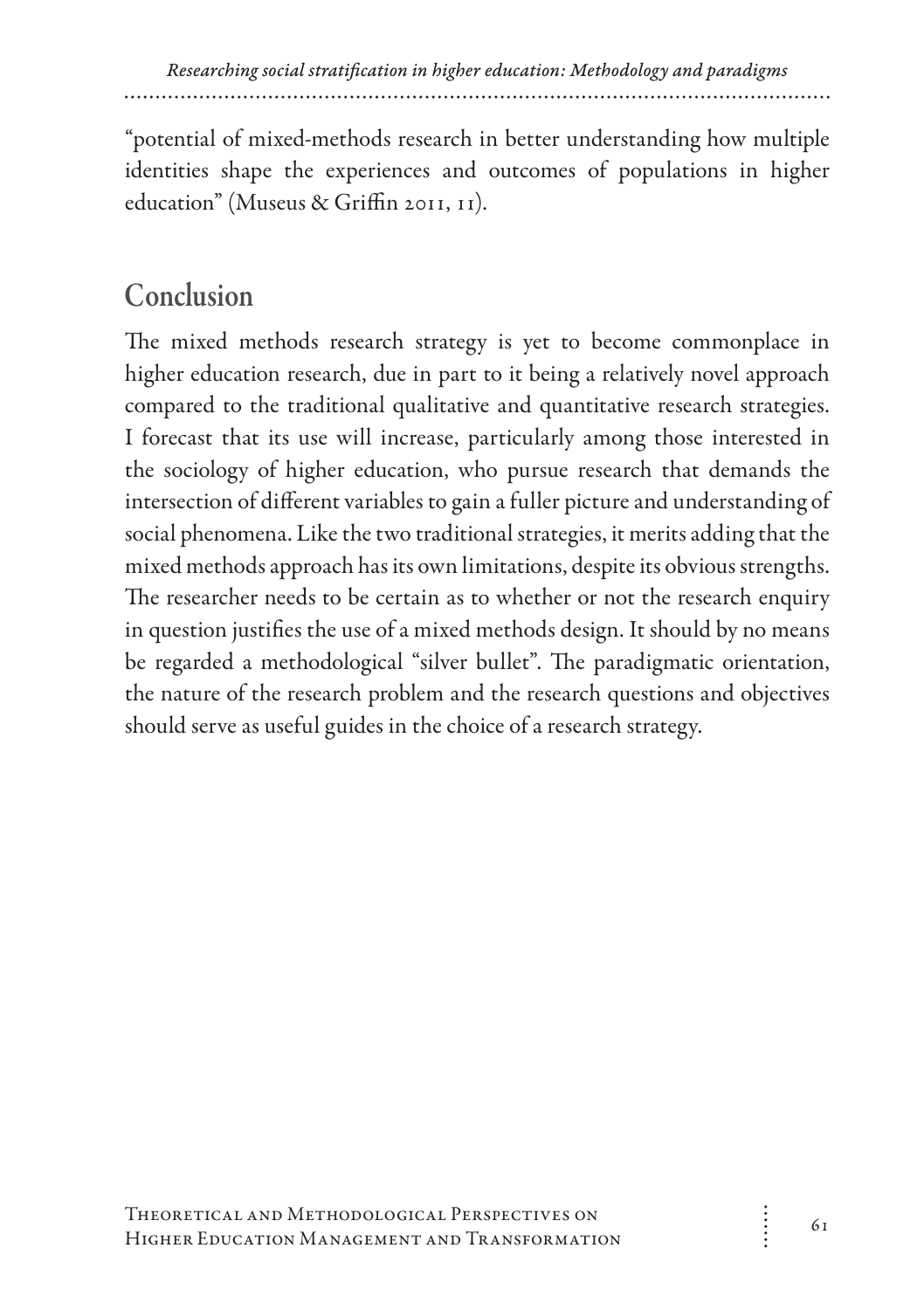### References

- Anyan, J. (2016). *Persistent elitism in access to higher education in Ghana*. Publications of the Faculty of Social Sciences, 14, Helsinki: University of Helsinki.
- Berg, G. A. (2010). *Low-income students and the perpetuation of inequality: Higher education in America*. Surrey: Ashgate Publishing Limited.
- Bergman, M. M. (2008). The straw men of the qualitative-quantitative divide and their influence on mixed methods research. In M. M. Bergman (Ed.), *Advances in mixed methods research*. London: Sage Publications, 10–21.
- Bryman, A. (1988). *Quantity and quality in social research*. London: Routledge.
- Bryman, A. (2012). *Social research methods* (4th ed.). New York: Oxford University Press Inc.
- Cohen, L., Manion, L. & Morrison, K. (2005). *Research methods in education* (5th ed.). New York and London: Routledge Falmer.
- Cherryholmes, C. H. (1992, August-September). Notes on pragmatism and scientific realism. *Education Researcher*, 13–17.
- Creswell, J. W. (2014). *Research design: Qualitative, quantitative and mixed methods approaches* (4th ed.). London: Sage Publications.
- Creswell, J. W. & Plano Clark, V. L. (2007). *Designing and conducting mixed methods research*. Thousand Oaks, CA: Sage Publications.
- Crotty, M. (1998). *The foundations of social research: Meaning and perspective in the research process*. Thousand Oaks, CA: Sage.
- Denzin, N. K. & Lincoln, Y. S. (1994). *Handbook of qualitative research*. Thousand Oaks, CA: Sage Publications.
- Flyvbjerg, B. (2006). Five misunderstandings about case-study research. *Qualitative Inquiry, 12*(2), 219–245.
- Good, M. R. (2015). *Improving student learning in higher education: A mixed method study* (Published doctoral dissertation). Paper 18. Retrieved from http://commons.lib.jmu.edu/cgi/viewcontent.cgi?article=1017&context= diss201019.
- Greene, J. C. (2007). *Mixed methods in social inquiry*. San Francisco, CA: John Wiley & Sons.
- Hall, R. F. (2013). Mixed methods: In search of a paradigm. In T. Lê & Q. Lê (Eds.), *Conducting research in a changing and challenging world*. New York: Nova Science Publishers Incorporated, 71–78.
- Mertens, D. M. (2009). *Transformative research and evaluation*. New York: Guilford Press.
- Mertens, D. M. (2010). Transformative mixed methods research. *Qualitative Inquiry, 16*(6), 469–474.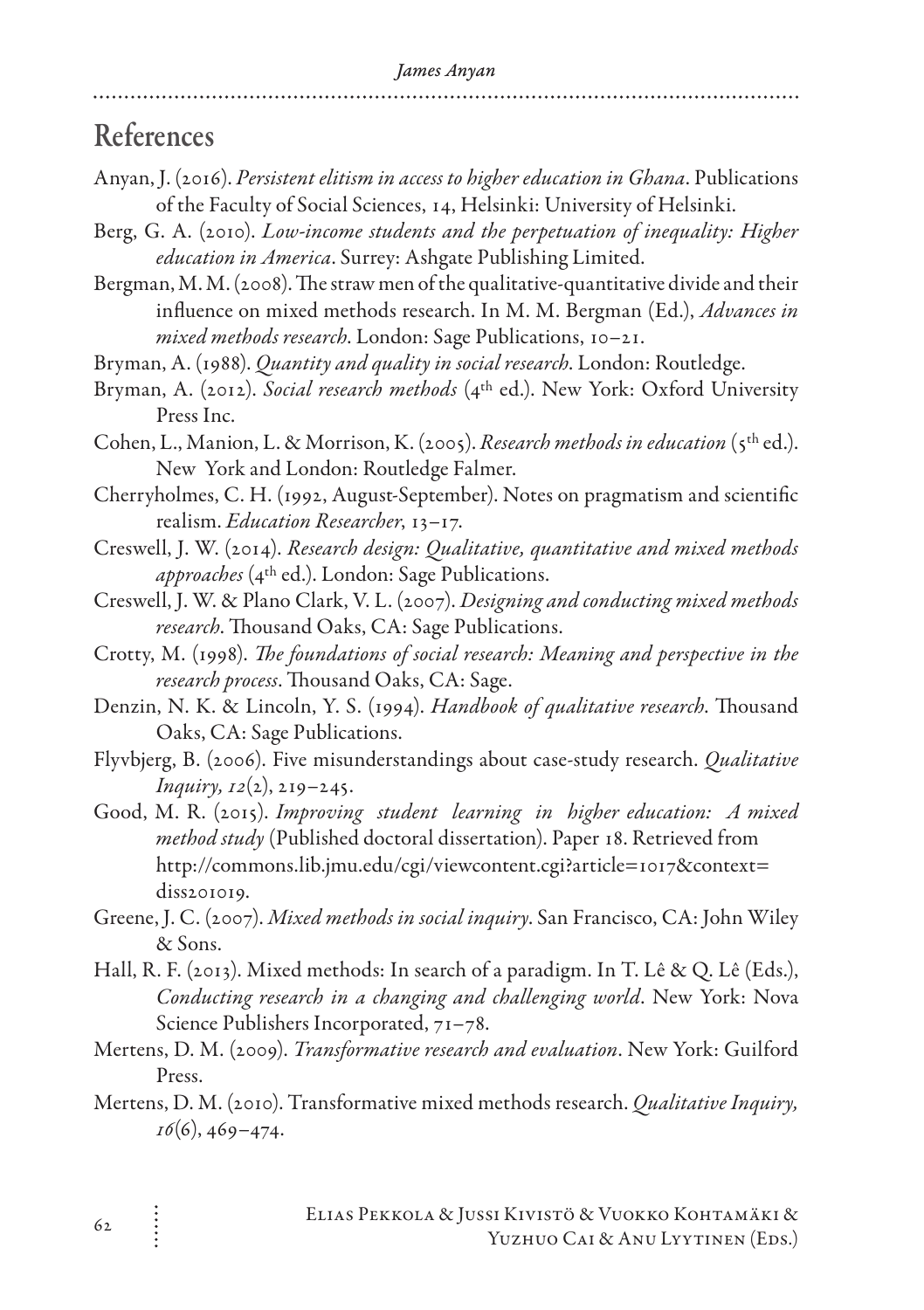Morgan, D. L. (1998). Practical strategies for combining qualitative and quantitative methods: Applications to health research. *Qualitative Health Research, 8*(3),  $362 - 376.$ 

- Morgan, D. (2007). Paradigms lost and pragmatism regained: Methodological implications of combining qualitative and quantitative methods. *Journal of Mixed Methods Research, 1*(1), 48–76.
- Museus, S. D. & Griffin, K. A. (2011). Mapping the margins in higher education: On the promise of intersectionality frameworks in research and discourse. In K.A. Griffin & S.D. Museus (Eds.), *Using mixed methods to study intersectionality in higher education: New directions in institutional research*. San Francisco: Jossey-Bass, 5–13.
- Patton, M. Q. (1990). *Qualitative evaluation and research methods* (2<sup>nd</sup> ed.). Newbury Park: Sage Publications.
- Rossman, G. B. & Wilson, B. L. (1985). Numbers and words: Combining quantitative and qualitative methods in a single large-scale evaluation. *Education Review,*   $g(s)$ , 627–643.
- Sandelowski, M. (2003). Tables or tableaux? The challenges of writing and reading mixed methods studies. In A. Tashakkori & C. Teddlie (Eds.), *Handbook of mixed methods in social and behavioural research*. Thousand Oaks, CA: Sage.
- Tashakkori, A. & Teddlie, C. (Eds.) (2003). *SAGE handbook of mixed methods in social and behavioural research*. Thousand Oaks, CA: Sage.
- Tashakkori, A. & Teddlie, C. (Eds.) (2010). *SAGE handbook of mixed methods in social and behavioural research* (2nd ed.). Thousand Oaks, CA: Sage.
- Teddlie, C. & Tashakkori, A. (2009). *Foundations of mixed methods research*. Thousand Oaks, CA: Sage Publications.

 $\ddot{\cdot}$